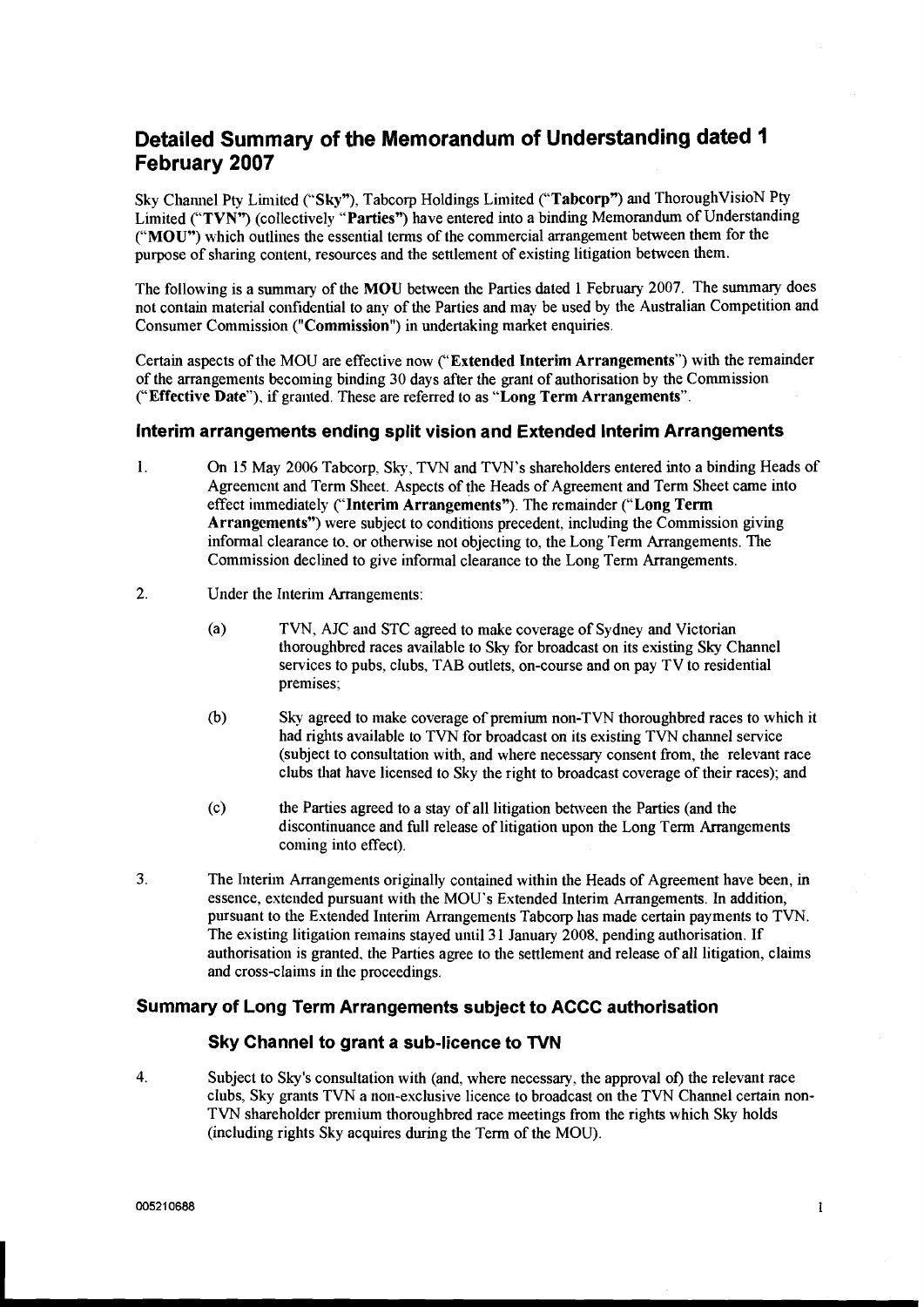- $5<sub>1</sub>$ Sky must use its reasonable endeavours to secure the right to sub-license the audio-visual coverage to TVN.
- 6. TVN is not permitted to broadcast any visual coverage of Shy-provided races in conjunction with either TVN or third party generated audio, provided that the visual coverage is made available to TVN in conjunction with audio of an appropriate quality. The rights that Sky grants TVN in relation to non-TVN races are only for use on the TVN Channel for broadcast on pay TV to residential premises and commercial subscription television via satellite to commercial outlets in Australia.
- $7.$ Wagering operators controlled by Tabcorp must provide to TVN any Tabcorp group wagering information required by TVN for broadcast on the TVN Channel. Tabcorp is also required to provide to TVN certain wagering information relating to international races.
- 8. Sky acquires the option to place up to two hours of Approved Content<sup>1</sup> on the TVN Channel per day at certain times of the day.
- $9<sub>l</sub>$ TVN owns the TVN Channel, the TVN brand and TVN Shareholder race and non-race footage and TVN Shareholder archival material produced exclusively for the TVN Channel. Sky owns the intellectual property rights in the Shy magazine shows. TVN does not own non-TVN shareholder archival material.

## **TVN to grant a pay** TV **licence to Sky**

- Without limiting TVN's rights to broadcast the coverage on the TVN Channel, TVN grants  $10.$ Sky an exclusive licence to broadcast and sub-license to pay TV operators the audio-visual coverage of TVN shareholder races, Darwin Turf Club and Alice Springs Turf Club races and any other thoroughbred races to which TVN held the rights as at 15 May 2006.
- 11. Sky pays rights fees to TVN for the grant of the licence.
- 12. TVN and individual race clubs are not restricted from negotiating exclusive deals with free to air commercial television stations to broadcast live certain excluded events to the domestic market and non-exclusive deals with free to air commercial television stations to broadcast live certain other excluded events to the domestic market.
- $13.$ The licence does not permit Sky to broadcast any visual coverage of TVN races in conjunction with either Sky or third party generated audio, provided that the visual coverage is made available to Sky in conjunction with audio of an appropriate quality.
- 14. The MOU also provides for TVN to license to Sky on a non-exclusive basis rights acquired by TVN on or at any time after 16 May 2006 to broadcast coverage of non-TVN shareholder premium thoroughbred racing during the Term ("New Rights") In relation to the price to be paid for such a license, if Sky and TVN fail to reach agreement within 2 1 days, then Sky can request that the fair market value of the non-exclusive licence of the New Rights be determined by a valuer ("Expert") in accordance with the following:

<sup>&</sup>lt;sup>1</sup> 'Approved Content' means content that:

is not coverage of harness racing or greyhound racing;

is not content which might offend the sensibilities of viewers; or

is not content which TVN, acting reasonably, considers might adversely impact on a material basis the branding of TVN, the TVN Channel or thoroughbred racing.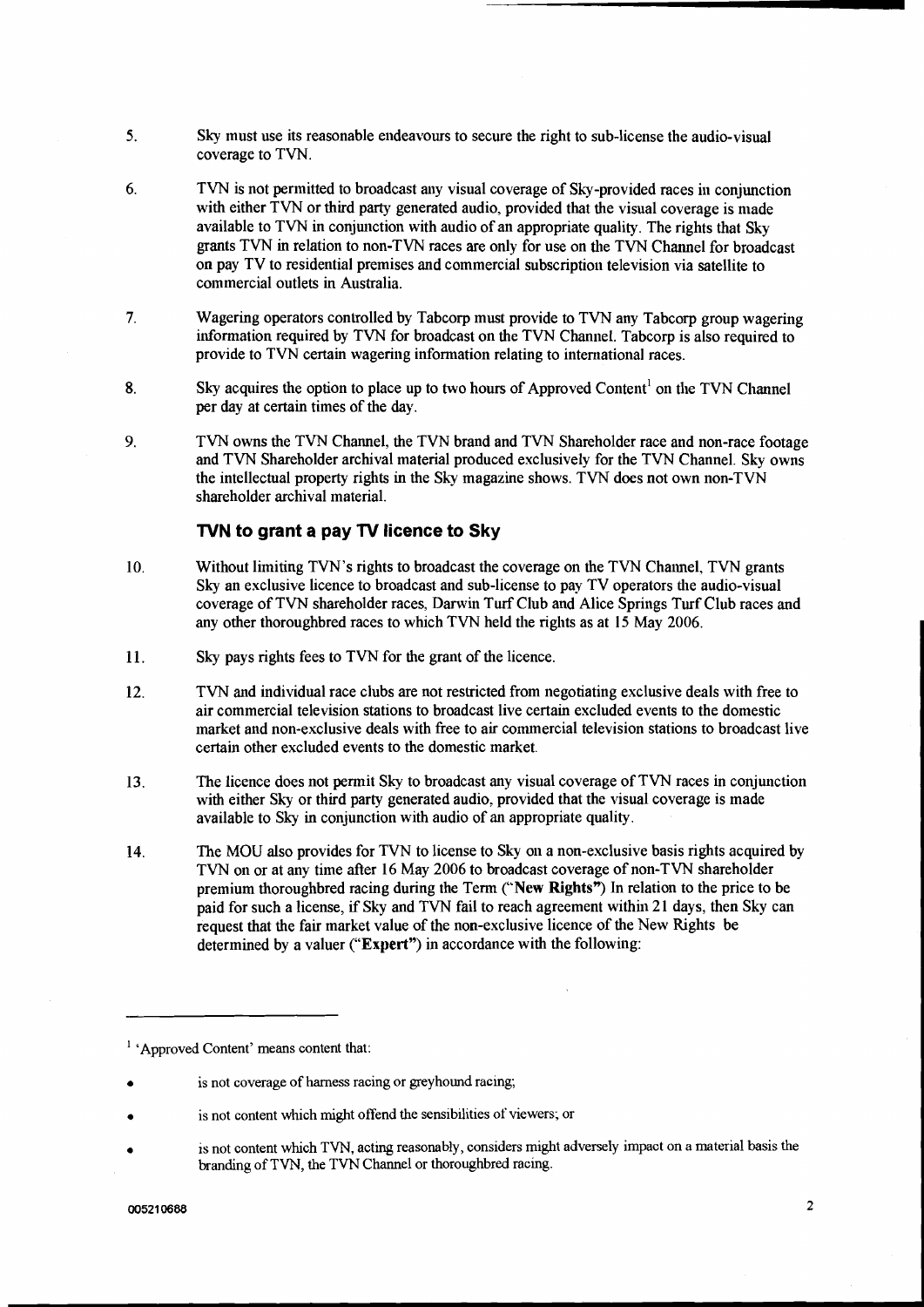- (a) the Expert is to be appointed by agreement between Sky and TVN, or in default of agreement within 15 business days of a request by Sky to have an Expert appointed, Sky may request the President of the Institute of Chartered Accountants in Australia to appoint the Expert;
- **(b)** each of Sky and TVN may make submissions and provide relevant information and material to the Expert;
- (c) the deterinination of the Expert must be in writing and provided to the Parties within 30 business days from the acceptance by the Expert of the appointment and, in relation to domestic premium thoroughbred racing only, will be final and binding on the Parties;
- (d) in relation to international premium thoroughbred racing, the determination of the Expert must be in writing and provided to the Parties within 30 business days from the acceptance by the Expert of the appointment and will be final and binding on the Parties if Sky confirms it wishes to acquire the New Rights at the fee determined by the Expert; and
- (e) TVN must use reasonable efforts to secure the right to sub-license any New Rights to Sky. but TVN has no obligation to pay any additional rights, fees or costs to permit the broadcast of the relevant races on Sky Channel as well as the TVN Channel unless reimbursed by Sky.
- 15. TVN must use its best endeavours (not involving the payment of money) to procure that Sky has the right to broadcast racing information concerning TVN shareholder races and other races included in the coverage licensed to Sky at no cost. TVN must also use its best endeavours to procure that each TVN shareholder race club uses its best endeavours to make available its racing information for use by Sky in connection with the broadcast of their races internationally.
- 16. TVN must procure that each TVN shareholder will ensure that Sky is granted non-exclusive race track access rights to its race tracks for quality control purposes.

## **NN to grant a commercial licence to Sky**

- 17. Without limiting TVN's rights to broadcast the coverage on the TVN Channel, TVN grants Sky an exclusive licence to broadcast live on subscription television services into commercial outlets the audio-visual coverage of TVN shareholder races, Darwin Turf Club and Alice Springs Turf Club races and any other thoroughbred races to which TVN held the rights as at 15 May 2006.
- 18. Sky pays rights fees to TVN for the grant of the licence.
- 19. TVN and individual clubs are not restricted from negotiating exclusive deals with free to air commercial television stations to broadcast live certain excluded events to the domestic market and non-exclusive deals with free to air commercial television stations to broadcast live certain other excluded events to the domestic market.
- 20. The licence does not permit Sky to broadcast any visual coverage of TVN races in conjunction with either Sky or third party generated audio, provided that the visual coverage is made available to Sky in conjunction with audio of an appropriate quality.
- 21. The MOU also provides for TVN to license to Sky on a non-exclusive basis certain rights acquired by TVN on or at any time after 16 May 2006 to broadcast coverage of non-TVN shareholder premium thoroughbred racing during the Term ("New Rights"). In relation to the price to be paid for such a license. if Sky and TVN fail to reach agreement on the price, the same Expert detennination process described above will apply.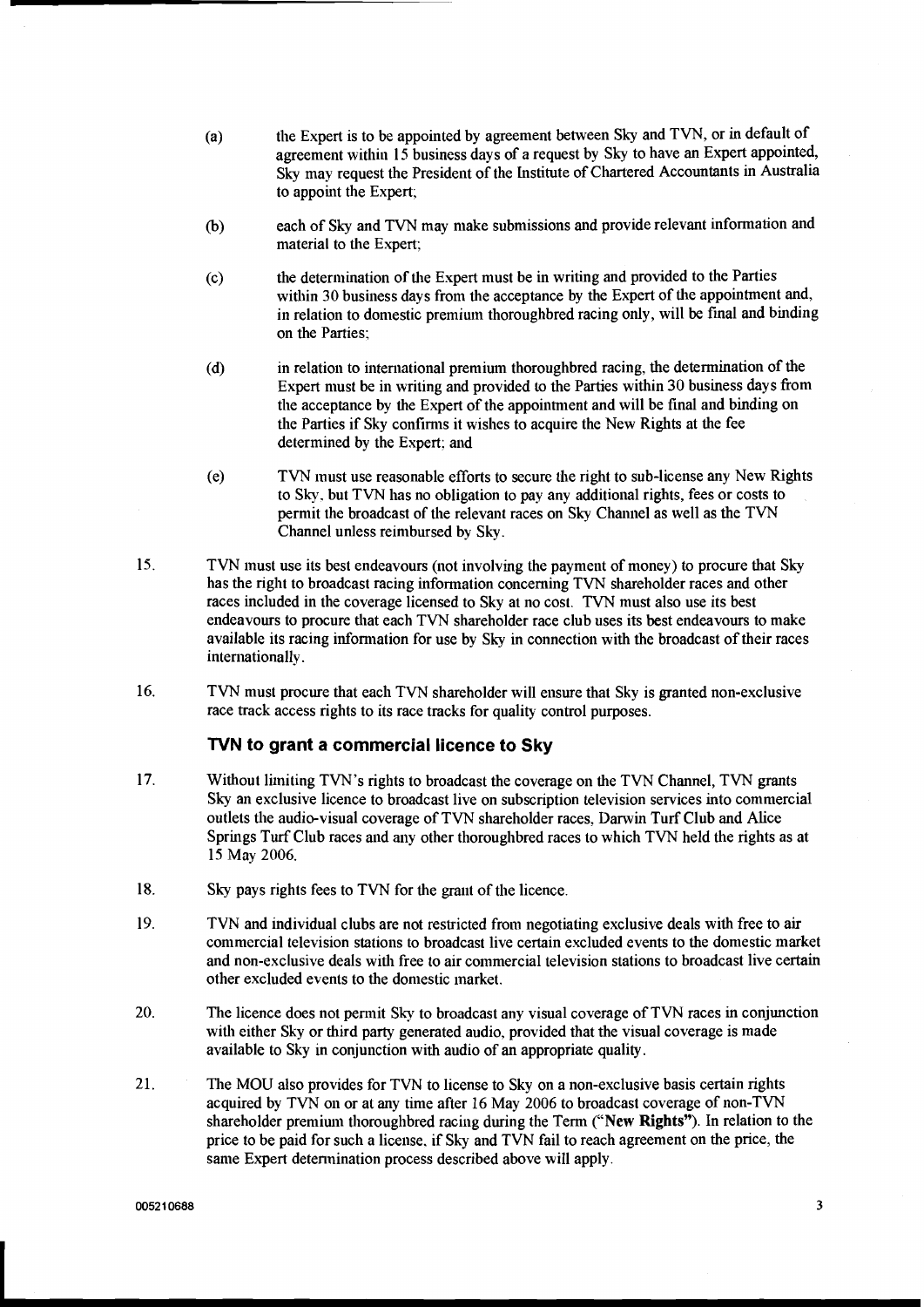- 22. As outlined above, TVN must use its best endeavours to procure that Sky has rights to broadcast its racing information.
- 23. As outlined above, TVN must procure that each TVN shareholder ensures that Sky is granted non-exclusive race track access rights to its race tracks for quality control purposes.

#### **Distribution of the TVN Channel**

- 24. Tabcorp is granted a non-exclusive right to distribute (and to sub-license any other Tabcorp group company to distribute) the TVN Channel under the names or branding "TVN" or "ThoroughVisioN" to certain hotels, clubs, other commercial outlets with a liquor licence, other commercial outlets with a wagering facility and racecourses. It may retain all associated revenues from doing so other than advertising revenues. Tabcorp pays distribution rights fees to TVN.
- 25. Sky also agrees to provide Sky Channel and TVN Channel, to the physical betting rings at which totalizators can be accessed and administration offices on TVN shareholder racecourses, certain other public areas of TVN shareholder racecourses, and on-course clubs owned by TVN shareholders. On race days at the relevant racecourse, Sky is to provide the TVN Channel to any other areas of TVN shareholder racecourses requested by TVN.
- An additional fee is payable in relation to the provision of Sky Channel on TVN shareholder 26. race courses to corporate bookmaker headquarters or betting auditoriums used primarily by wagering operators other than licensed totalizator operators.

#### **Production of the TVN Channel**

- 27. Sky agrees to produce the TVN Channel for TVN in accordance with agreed production requirements. Sky must provide facilities, infrastructure and staff for the preparation and production of the TVN Channel.
- Sky also agrees to cover the cost of the production of the TVN Channel up to a specified 28. amount as part of the consideration for the rights granted by TVN to Sky under the pay TV licence. Any additional costs or expenses required to be incurred in the production, operation or any other aspect of the TVN Channel is paid by TVN.
- 29. Both Sky Channel and TVN Channel use elements of the raw race feed coverage. TVN is responsible for paying certain third party service providers and suppliers used to produce and broadcast the TVN Channel.
- 30. TVN agrees to employ and incur the cost of its talent. The talent is to be deployed in producing the TVN Channel. TVN must ensure its talent co-operates with Sky, observes Sky's reasonable safety and other requirements and, if the talent prevents or delays Sky's performance of its obligations, Sky is not liable to TVN.
- 31. TVN's executive producer determines the content or "look" (graphics, logos, wagering overlays, sets or wardrobe) of the TVN Channel and no changes can occur without prior approval of TVN. TVN is responsible for sourcing all advertising for the TVN Channel and retains associated gross advertising revenues.
- 32. Sky provides facilities for the preparation and production for TVN of TVN existing inagazine programs. Production of these programs is at TVN's cost.

#### **Free to air promotion**

33. The MOU provides for a promotional arrangement pursuant to which Tabcorp pays TVN a commission fee for certain additional "Category 2" races sold to, and screened live by, a main free to air television station, where those races were not shown live on free to air television during the 12 month period prior to the Effective Date.

005210688

 $\overline{\mathbf{4}}$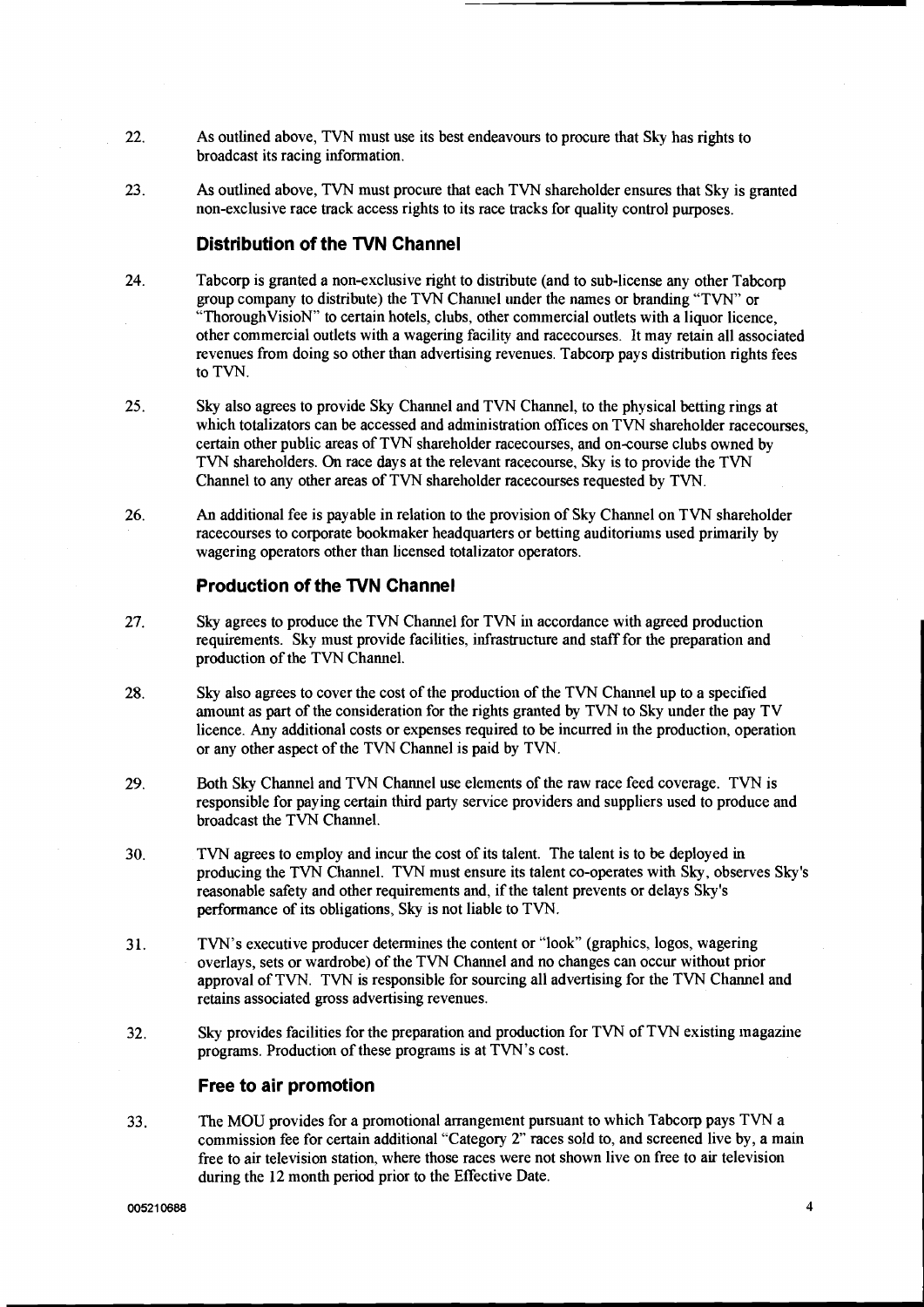34. Category 2 races include Australia Cup Day, Ascot Vale Stakes Day, Turnbull Stakes Day, Caulfield Cup Day, Caulfield Guineas Day, Thousand Guineas Day, Blue Diamond Stakes Day, Sandown Classic Day. Cox Plate Date. Golden Slipper Day, AJC Derby Day, AJC Metropolitan Day, AJC Sydney Cup Day, AJC Oaks Day, AJC Doncaster Day, AJC Epsom Day. Manlkato Stakes Day, Australia Stakes Day, Rosehill Guineas Day, Coolmore Classic Day and Golden Rose Day.

#### **Archival Material**

- 35. Where it has the rights to do so and subject to consultations with the relevant clubs, Sky grants TVN a licence to broadcast non-TVN prenlium Australian thoroughbred race archival material on the TVN Channel.
- 36. In consideration of a once-off licence fee paid by Sky to TVN, Sky is granted the right to use TVN shareholder racecourse feed archival material on pay TV, and in connection with any magazine show or advertisement broadcast on pay TV. Sky does not own the intellectual property rights in the TVN shareholder racecourse archival footage which may be included in the Shy magazine shows and any broadcasts or other transmissions of TVN race or non-race footage which may be included in the Sky magazine shows.
- 37. In consideration of a once-off licence fee paid by Sky to TVN, Sky is also granted the right to use TVN shareholder racecourse feed archival material on subscription television services into commercial outlets (including at racecourses), and in connection with any magazine show or advertisement broadcast on Sky Channel.

#### **Obligation of Sky to third party Victorian wagering licensee**

- 38. Within 30 days of the date on which the Government of Victoria announces the identity of a third party Victorian licensee (that is, a licensee who is not Tabcorp or any of its related bodies corporate), Sky must offer to supply the racing and wagering channel (not being the TVN Channel) distributed by Sky to the commercial venues which include coverage of Victorian and Sydney Metropolitan thoroughbred racing to the third party Victorian licensee for the period between 16 August 2012 and 31 December 2012 on reasonable commercial terms.
- 39. If the third party Victorian licensee wishes to enter into an agreement with Sky for the distribution of the Commercial Channel, Sky must negotiate in good faith with the third party Victorian licensee in order to reach agreement on the licence fee for the Commercial Channel.
- 40. If Sky and the third party Victorian licensee are unable to agree on the licence fee by 1 January 20 12. the matter is to be referred for decision to an independent expert.
- 41. The independent expert is to be appointed by agreement between Sky and the third party Victorian licensee, or, in default of agreement, within 15 business days, Shy or the third party Victorian licensee may request the President of the Institute of Chartered Accountants in Australia to appoint the independent expert.
- 42. All costs incurred by the independent expert must be borne by Sky and the third party Victorian licensee in equal shares.
- 43. For the period between 16 August 2012 and 31 December 2012, Sky must not, except in circuinstances where the third party Victorian licensee is permitted to sub-license the Commercial Channel in accordance with the terms of the agreement between Sky and the third party Victorian licensee, refuse to supply the Commercial Channel to any of:
	- (a) hotels;
	- (b) clubs:
	- (c) other conlinercia1 outlets with a liquor licence;

5